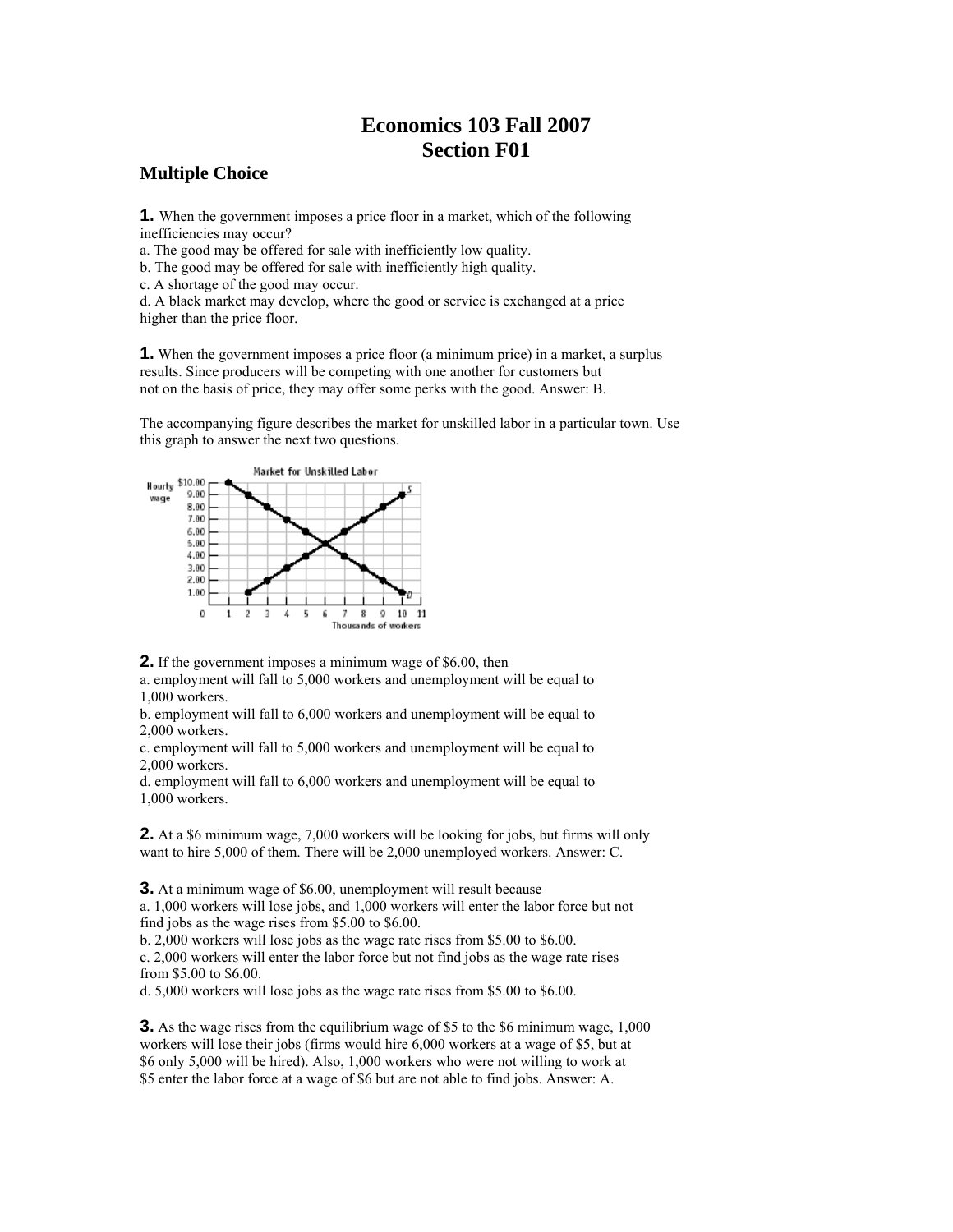**4.** When the government imposes a tax in a market and collects the tax from the producers,

a. the price of the good rises by the full amount of the tax.

b. the supply curve shifts down by the full amount of the tax.

c. the supply curve shifts up by the full amount of the tax.

d. both the demand and supply curves shift up by the full amount of the tax.

**4.** When the government imposes a tax in a market and the tax is collected from the producers, the supply curve will shift up by the full amount of the tax. Producers want the same price for supplying a particular quantity plus the tax. Answer: C.

**5.** Consider the labour market for unskilled workers. With more job-training schemes in Canada, the demand for labour will shift to the and the wage rate as well as employment will .

a. right; increase

b. left; decrease

c. right, decrease

d. left, increase

**5.** A job-training program shifts the demand for labour curve to the right. Answer: A.

**6.** The government might impose a price ceiling in a market for a good if it believed that the price in the market was:

- a. Too high for the consumers of the good
- b. Too low for the consumers of the good
- c. Too high for the producers of the good
- d. Too low for the producers of the good

**6**. When the government imposes a price ceiling ( a maximum price) It does so because it believes that the equilibrium price is too high. The producers want a high pr ice but consumers want a lower price. By setting a maximum price below the equilibrium price, the government is trying to help the consumers. Answer A.

**7.** Rent controls are inefficient because they result in

- a. cheaper house for some renters than in the absence of the controls
- b. lower-quality housing for some renters than in the absence of controls.
- c. shorter waits for rent-controlled housing.
- d. a surplus of rent-controlled apartments.

**7.** Rent controls are a price ceiling and create shortages of apartments. Owners have little incentive to keep up these apartments, and consequently they are often of lower quality. Answer B.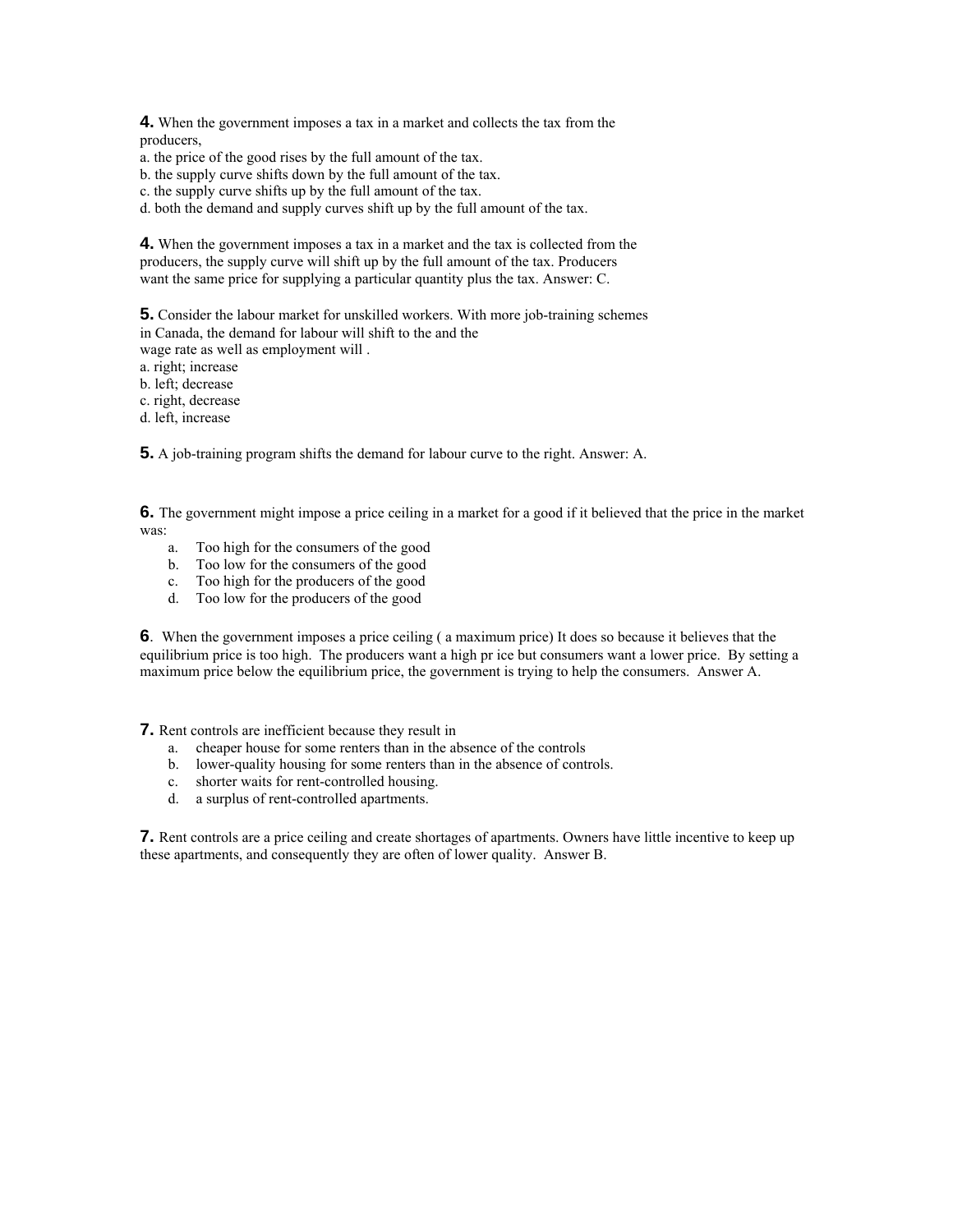Use the accompanying figure to answer the next three questions.



**8.** Before the government introduces a tax in the market, consumer surplus is represented by a. areas a, b, and c. b. areas a, b, and e. c. areas e and f.

d. areas c, f, and d.

**8.** Consumer surplus is the area under the demand curve and above the market price. This includes areas a, b, and e. Answer: B.

**9.** After the government introduces a tax in the market, the government's revenue is represented by a. areas a, b, and c. b. areas a, b, c, and d. c. areas e and f. d. areas b and c.

**9.** The government's revenue is the per-unit tax  $(=$  Pnew —  $[$ Pnew —  $\text{Tax}]$ ) times the new quantity exchanged (Qnew). This area is represented by areas b and c. Answer: D.

**10.** The deadweight loss from the tax is equal to a. areas a, b, and c. b. areas a, b, and e. c. areas e and f. d. areas b, c, e, and f.

**10.** The deadweight loss is the combined loss of consumer and producer surplus when the government imposes the tax. This is areas e and f. Answer: C.